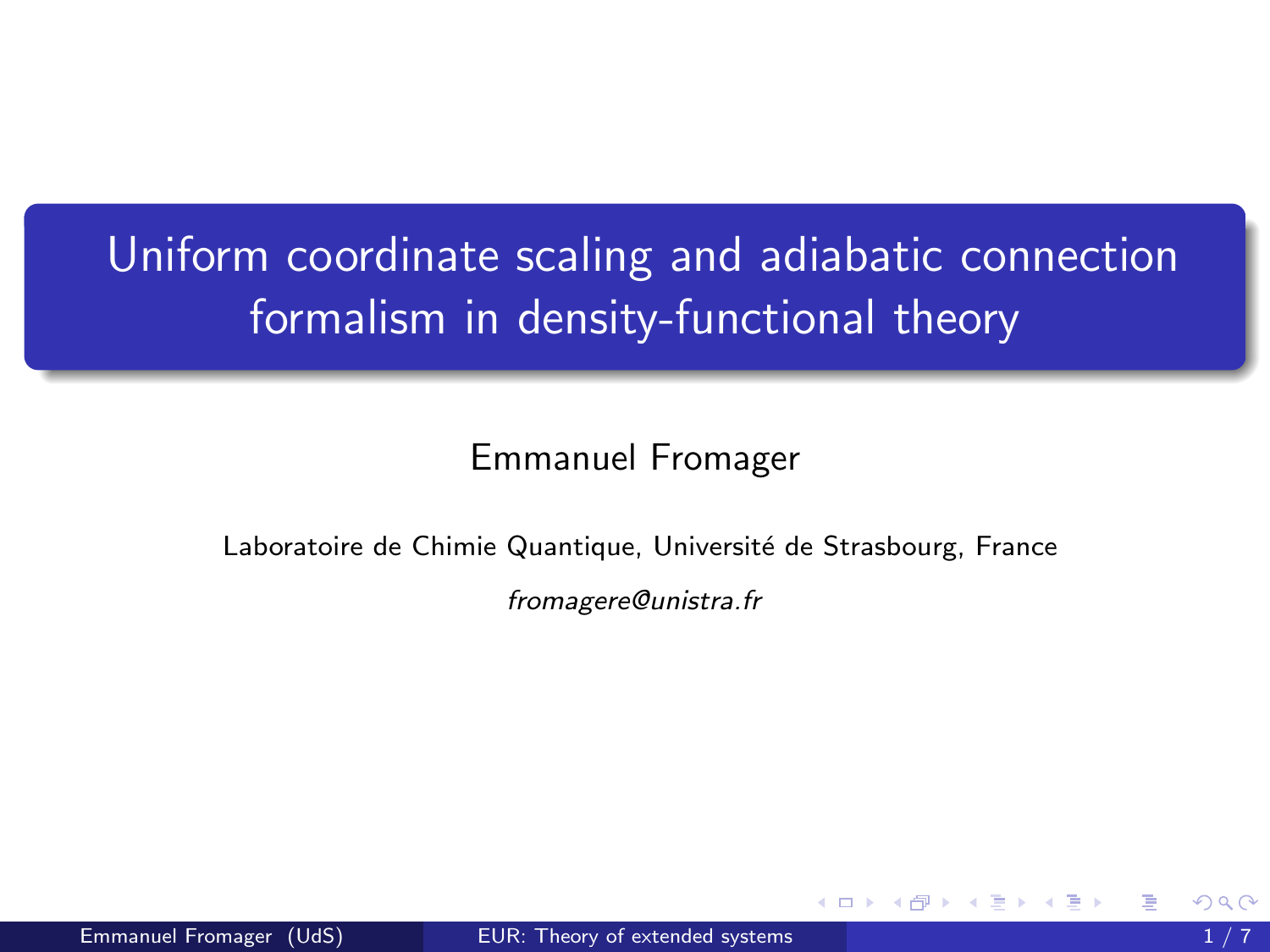## Exact exchange and correlation functionals

• Decomposition into *exchange* and *correlation* contributions:

 $E_{\rm xc}[n] = E_{\rm x}[n] + E_{\rm c}[n].$ 

• Exact density-functional exchange energy:

$$
E_{\rm x}[n] = \left\langle \Phi^{\rm KS}[n] \right| \hat{W}_{\rm ee} \left| \Phi^{\rm KS}[n] \right\rangle - E_{\rm H}[n].
$$

• Exact correlation functional:

$$
E_{\rm c}[n] = F[n] - T_{\rm s}[n] - E_{\rm H}[n] - E_{\rm x}[n]
$$
  
=  $\langle \Psi[n]|\hat{T} + \hat{W}_{\rm ee}|\Psi[n]\rangle - \langle \Phi^{\rm KS}[n]|\hat{T} + \hat{W}_{\rm ee}|\Phi^{\rm KS}[n]\rangle.$ 

K ロ ▶ K 優 ▶ K 결 ▶ K 결 ▶ ○ 결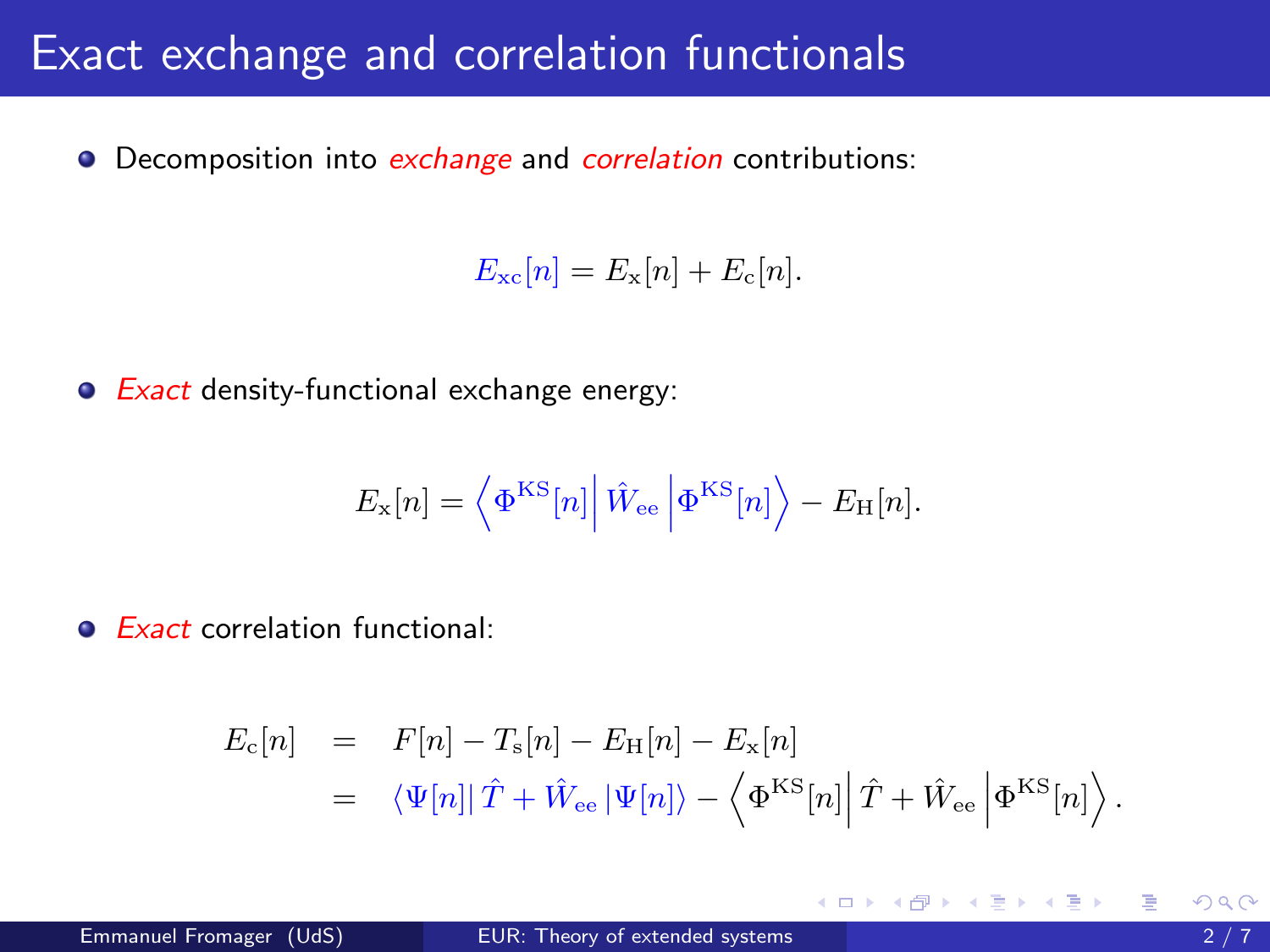# Uniform coordinate scaling in wavefunctions and densities

- Let  $\gamma > 0$  be a scaling factor.
- Applying a uniform coordinate scaling consists in multiplying each space coordinate by  $\gamma$ :

$$
\mathbf{r} \equiv (x, y, z) \rightarrow \gamma \mathbf{r} \equiv (\gamma x, \gamma y, \gamma z)
$$
  
dr = dxdydz  $\rightarrow \gamma^3 d\mathbf{r}$ 

**•** Uniform coordinate scaling applied to the *density*:

$$
n(\mathbf{r}) \quad \rightarrow \quad n_{\gamma}(\mathbf{r}) = \gamma^3 n(\gamma \mathbf{r})
$$

 $\bullet$  Uniform coordinate scaling applied to an *N*-electron *wavefunction* [spin is unaffected by the scaling]:

$$
\Psi(\mathbf{r}_1,\mathbf{r}_2,\ldots,\mathbf{r}_N) \quad \rightarrow \quad \Psi_{\gamma}(\mathbf{r}_1,\mathbf{r}_2,\ldots,\mathbf{r}_N) = \gamma^{\frac{3N}{2}}\Psi(\gamma\mathbf{r}_1,\gamma\mathbf{r}_2,\ldots,\gamma\mathbf{r}_N)
$$

∢何 ▶ ∢ ヨ ▶ ∢ ヨ ▶

4 D F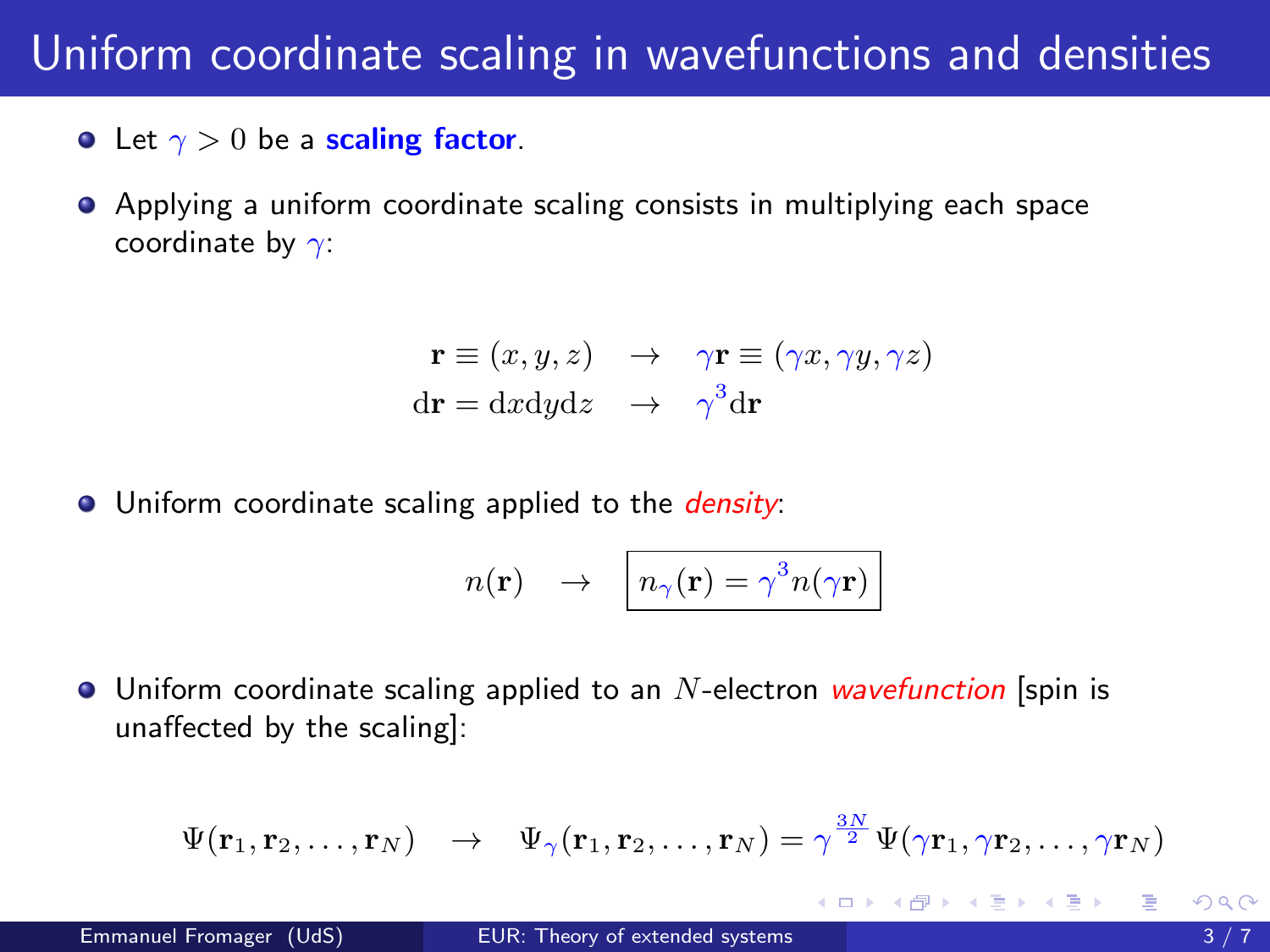### EXERCISE

- (1) Show that, if n integrates to N, then  $n_{\gamma}$  also integrates to N.
- (2) Show that, if  $\Psi$  is normalized, then  $\Psi_{\gamma}$  is also normalized.
- (3) Show that the density of  $\Psi$  equals n if and only if the density of  $\Psi_{\gamma}$  equals  $n_{\gamma}$ .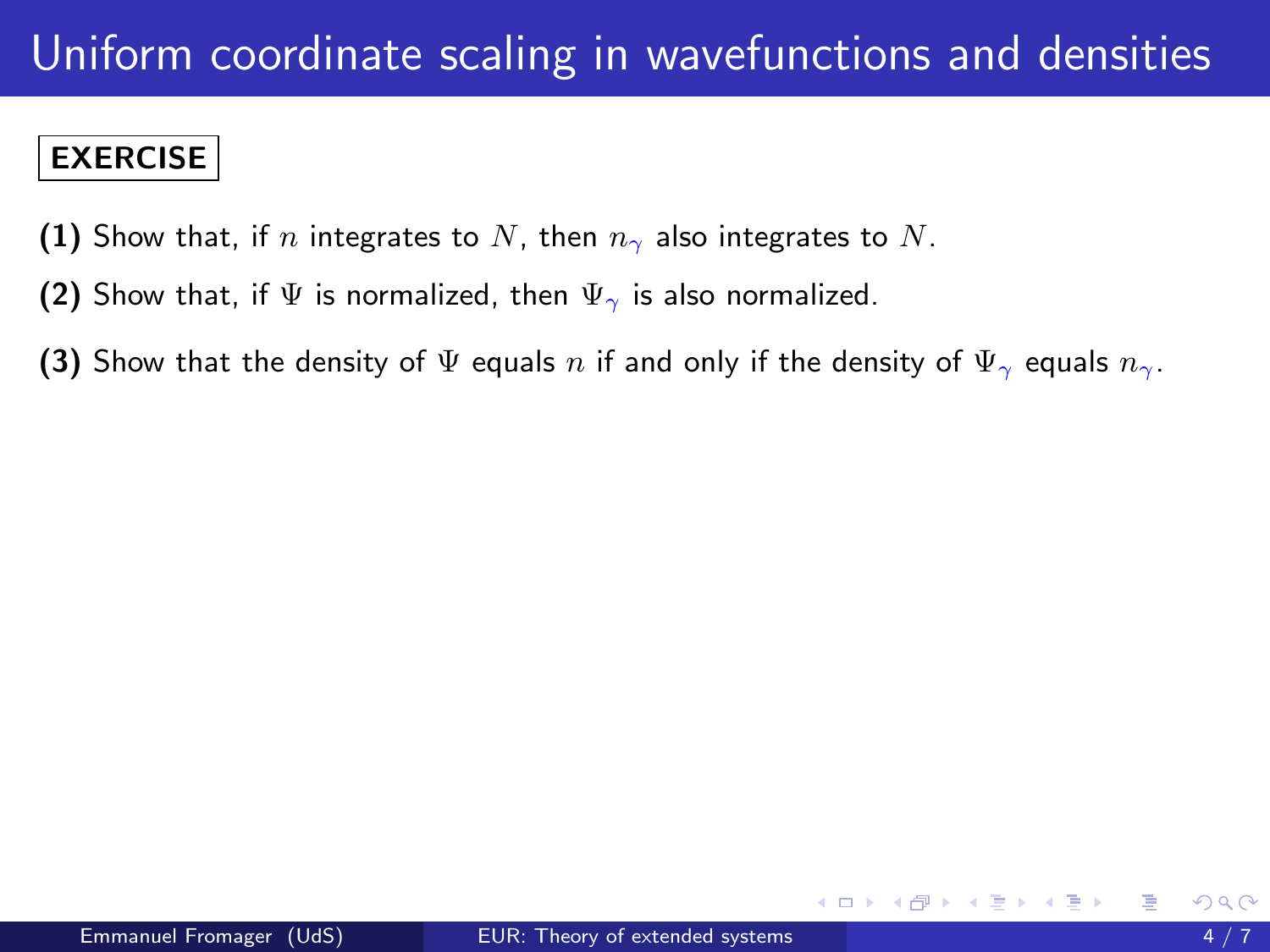# <span id="page-4-0"></span>Exact scaling relations for  $T_\mathrm{s}\left[n\right]$  and  $E_\mathrm{x}[n]$

- We want to see how (some) universal density functionals are affected by the uniform coordinate scaling.
- $\bullet$  We start with the simplest one, namely the Hartree functional  $E_{\rm H}[n]$ .

### EXERCISE

Show that the following scaling relation is fulfilled,

 $E_{\rm H}[n_{\gamma}] = \gamma E_{\rm H}[n].$ 

It can also be shown that the non-interacting kinetic energy and exact exchange energy functionals fulfill the following scaling relations:

| $T_{\rm s}\left[n_{\gamma}\right]$ | $\gamma^2 T_{\rm s}[n],$ |
|------------------------------------|--------------------------|
| $E_{\text{x}}[n_{\gamma}]$         | $\gamma E_{\rm x}[n]$ .  |

### EXERCISE

For that purpose, write the variational principle for the KS Hamiltonian  $\hat{T} + \sum_{i=1}^N v^{\text{KS}}[n] (\mathbf{r}_i) \times$ , consider trial wavefunctions  $\Psi$  with density  $n$  [we denote  $\Psi \to n$ ] and conclude that  $T_\mathrm{s}\left[n\right] = \min_{\Psi \to n} \, \langle \Psi | \hat{T} | \Psi \rangle$ . Deduce that  $\Phi_\mathrm{p}^\mathrm{KS}[n] = \Phi^\mathrm{KS}[n_\gamma]$ .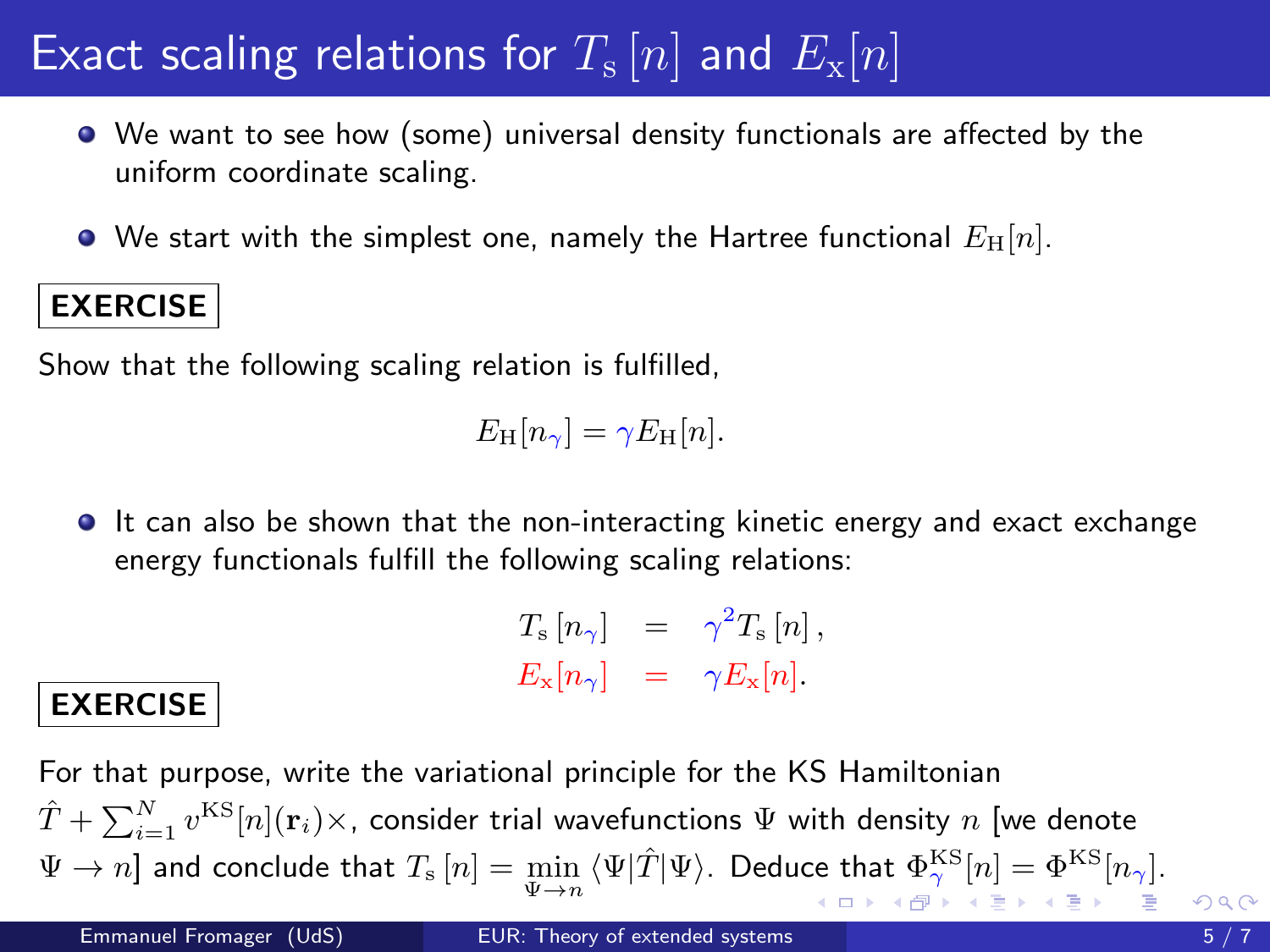## <span id="page-5-0"></span>Adiabatic connection formalism

**•** Let us consider the *partially-interacting* Schrödinger equation

$$
\left(\hat{T} + \lambda \hat{W}_{\text{ee}} + \sum_{i=1}^{N} v^{\lambda}(\mathbf{r}_i) \times \right) \Psi^{\lambda} = E^{\lambda} \Psi^{\lambda},
$$

where  $0 \leq \lambda \leq 1$ .

- The potential  $v^\lambda({\bf r})$  is adjusted such that the ground-state density constraint  $n_{\text{max}}(\mathbf{r}) = n(\mathbf{r})$  is fulfilled for any value of  $\lambda$  in the range  $0 \leq \lambda \leq 1$ .
- Note that both Schrödinger and Kohn–Sham equations are recovered when  $\lambda = 1$ and  $\lambda = 0$ , respectively.
- Varying  $\lambda$  continuously from 0 to 1 establishes a (so-called *adiabatic*) connection between the real (interacting) and fictitious (non-interacting) Kohn–Sham worlds.

K ロ ▶ K 倒 ▶ K 듣 ▶ K 듣 ▶ ...